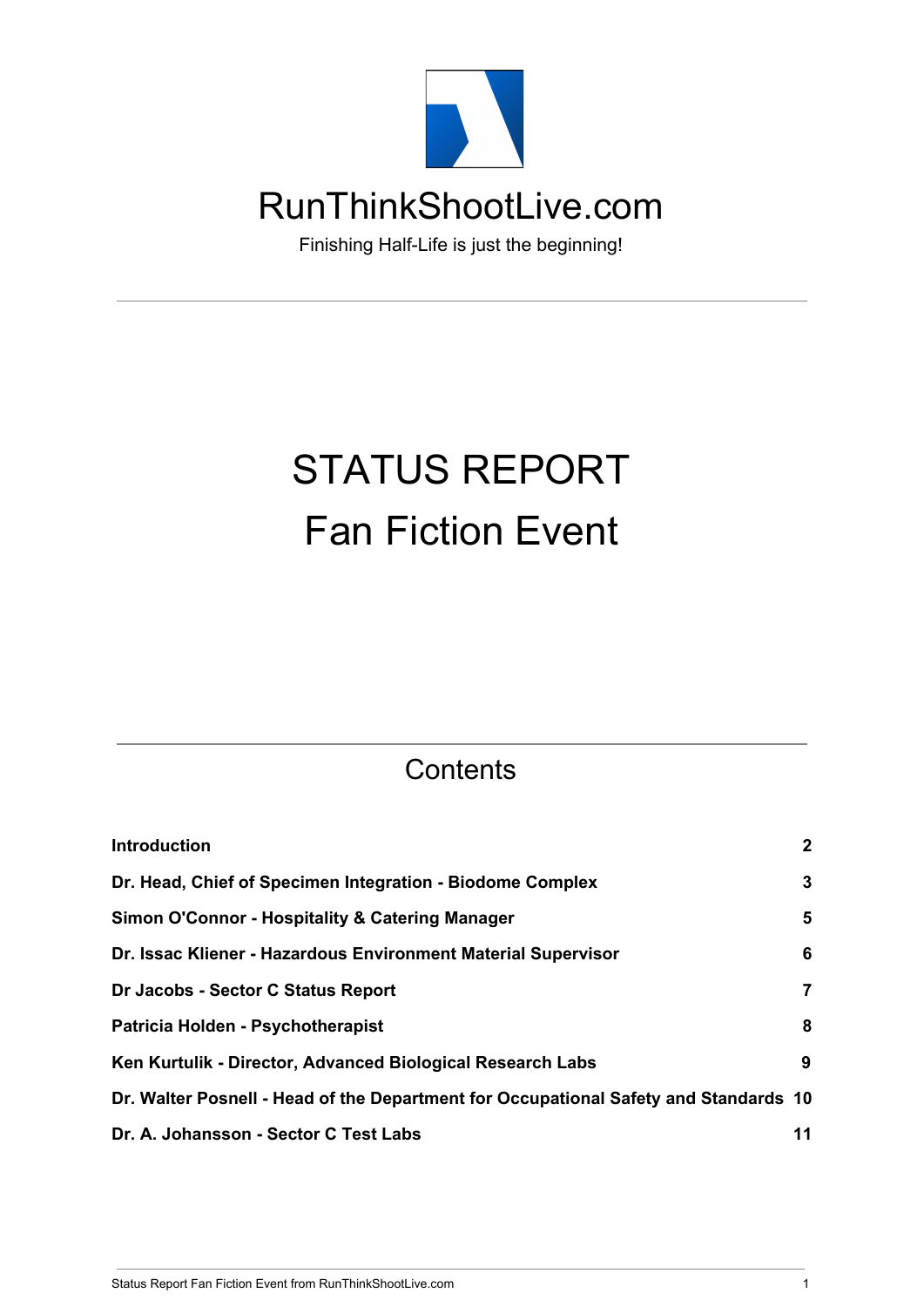### Introduction

<span id="page-1-0"></span>This is the fourth short story event I have run and they seem to be getting more and more popular. I do hope my readers read and enjoy them.

This short story event came about from a meme that was running on Twitter. Various people, myself included, would occasionally post the quote from Half-Life: "Did you submit your status report to the administrator today?" I thought to myself, "That could make a fun little fan fiction event". And here we are.

The word limit was 600 and there were two prizes: one for my favourite and one for the readers favourite. If they were the same, then the second reader favourite would get the prize. The prizes were random Steam games.

At the time of publishing this PDF, no prizes had been allocated.

The stories are listed in submission order.

Thanks to the authors for taking the time to submit their reports. I hope you enjoy them.

Phillip - 1<sup>st</sup> April 2018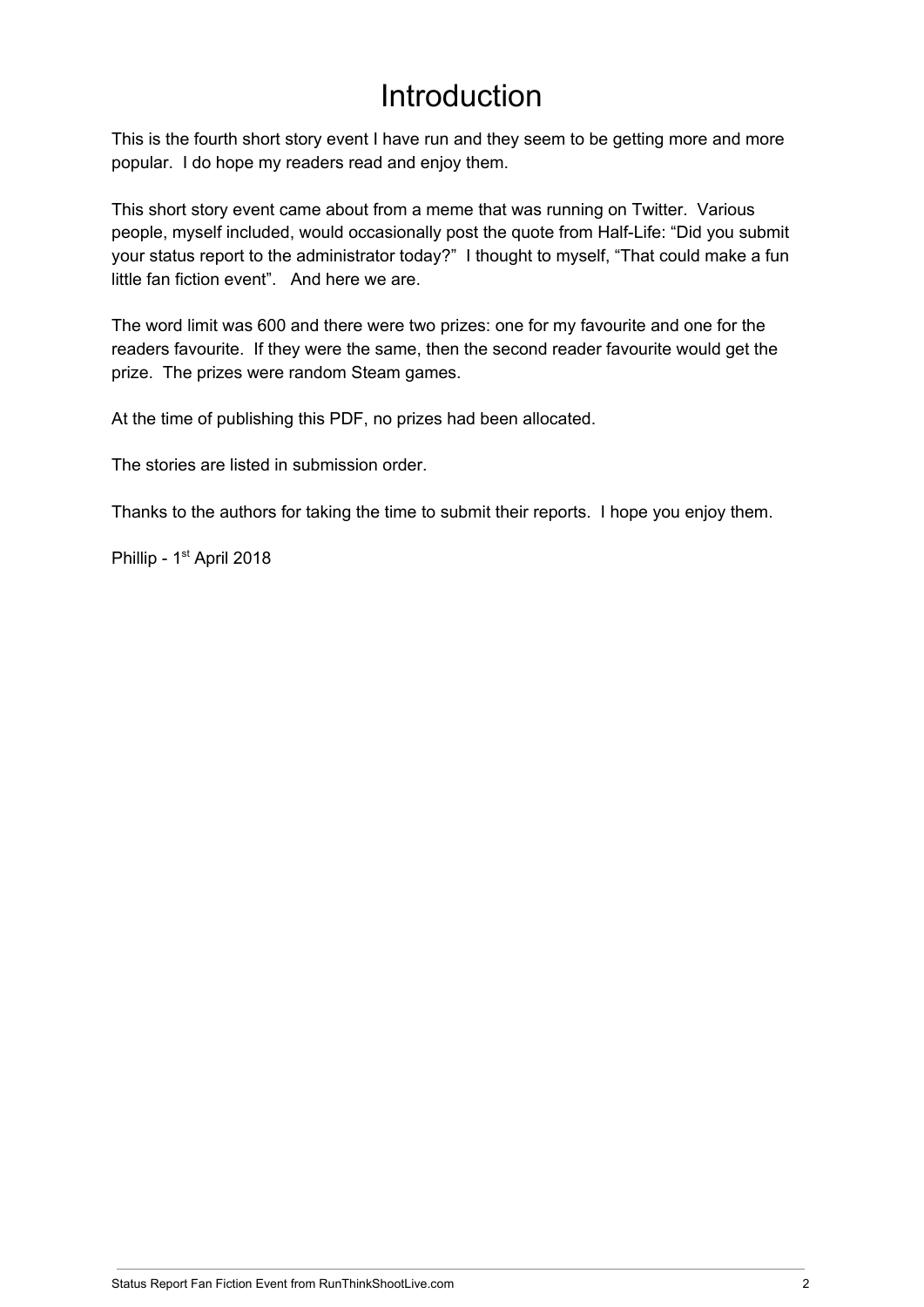# <span id="page-2-0"></span>Dr. Head, Chief of Specimen Integration - Biodome **Complex**

Subject: Status Report - May 15th 200- From: Dr. Richard Head To: Wallace Breen

Donaldsons Barnacle (Cirripedia donaldsonia)

Specimen 1176 remains largely dormant following removal from its point of gestation. A number of tests have been carried out, the results of which are attached. Dr. Wells was to continue testing tomorrow morning, but I understand that you have requested that he be present during the Anomalous Materials experiment tomorrow morning. As such, Walter Bennett will continue testing with 1176.

With regards to Donaldson, the boys and I had a whip round and we'll be sending a fruit basket to his family in the next couple of days.

Houndeyes (Canis Oculus)

A pack of these wonderfully responsive creatures have now been added to their enclosure and I have attached the first series of findings. All precautions mentioned in previous reports are now in place. The final list is as follows:

- 1. Ear protection for all research associates
- 2. Reactive shock absorbers for concrete foundations
- 3. Reinforced, sound proofed glass for observation areas
- 4. High frequency emitting deterrent system

Dr. Phillips and Dr. Marlowe are still recovering in the infirmary, but it's unlikely that their hearing will return.

Fish Lizard (Ichthyosaurus)

Security has been upgraded following last week's incident. It shouldn't be necessary, but we have also ordered some "No Swimming" signs which will be installed in the tank access areas.

Officer Noden's remains are to be returned to his family later this week. The parcel is small enough that it can be sent via the courier service.

Xen "Tree" (Flagellum Ligno)

I don't know how or indeed why the survey team brought back a number of these lifeforms, but they have given us considerable amounts of trouble.

Firstly, we still do not know how to appropriately classify them. They remain largely motionless when not disturbed, but will relentlessly bludgeon anything that enters a small radius around them. It seems that this is some very aggressive form of carnivorous plant. It kills anything that gets too close and seems to feed off of the corpse as it decays. It also has the potential to lure scavengers which would then also fall victim to its merciless pummelling.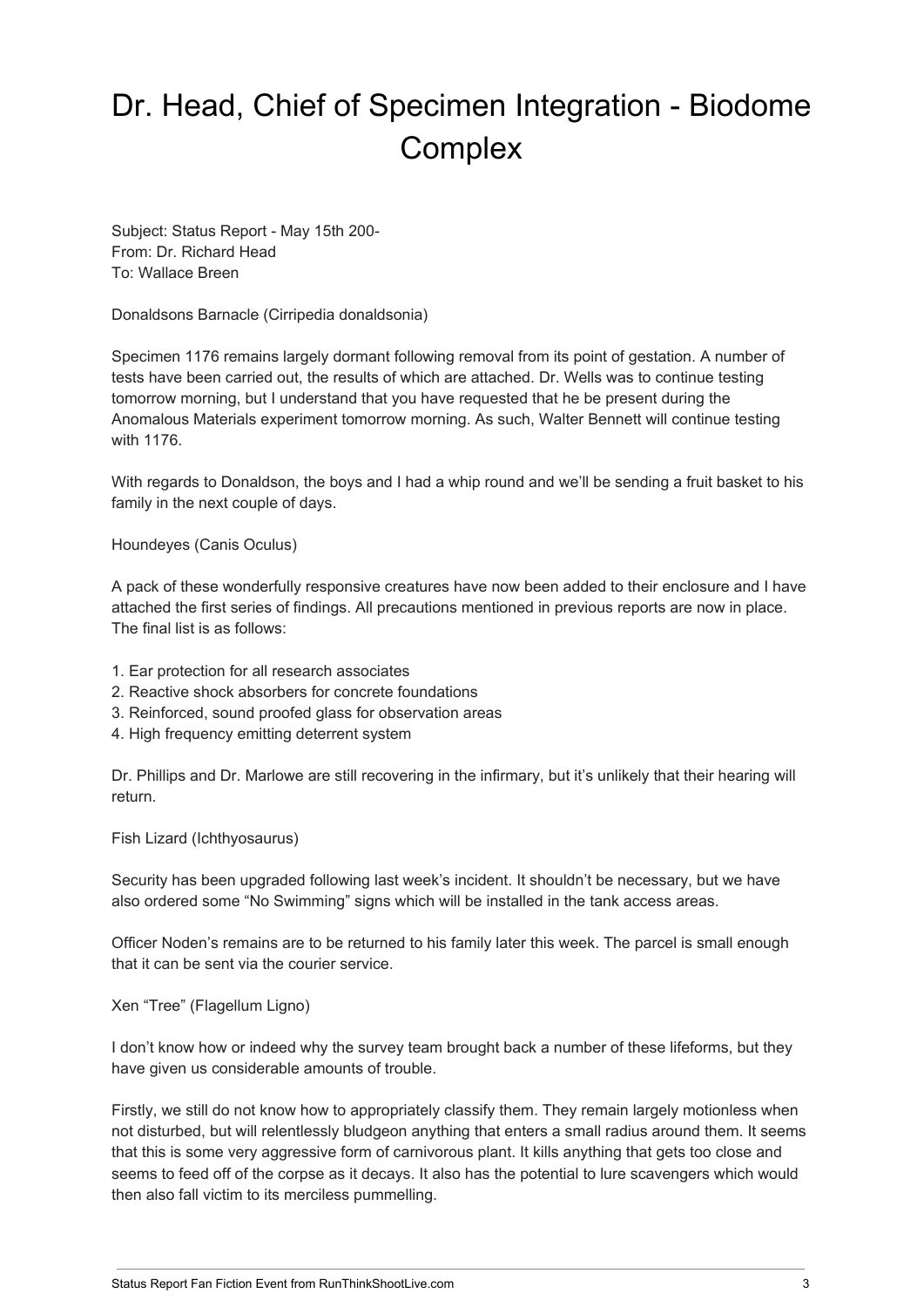We utilised a heavy loading vehicle in order to "plant" them in the biodome, but this was damaged beyond repair in the process.

#### Headcrabs (Capite Cancros)

Following the false alarm and subsequent fatalities last week, we have moved the headcrabs into a more suitable section of the complex. The new enclosure uses heat tracking sensors rather than cameras, and the surface is comprised of a less granular substance, which should prevent them from burrowing underground again.

Given the rare opportunity, we studied the mawman specimens of the former officers Daniels and Ferguson for a couple of days before they were incinerated as per standard procedure. The results of these tests are attached. Officer Bernier has requested transfer to a different department, though was denied due to the sensitive nature of his previous duties. He accepted a position at the transit system entrance as a compromise.

#### Additional

We would appreciate if the survey team could reduce the number of specimens they bring back. The Biodome expansion is ongoing and we have a number of creatures in incomplete enclosures while others… well, as I write this, I have two tanks in my office. One contains carnivorous leeches while another holds three creatures I am yet to formally identify. The others have taken to calling them chubbytoads or something along those lines. Personally, I can't stand them. They're noisy, foul-smelling and they keep staring at me.

Dr. Head

Chief of Specimen Integration - Biodome Complex Subject Status Report - May 15th 200-.txt Displaying Subject Status Report - May 15th 200-.txt.

Submitted by Urby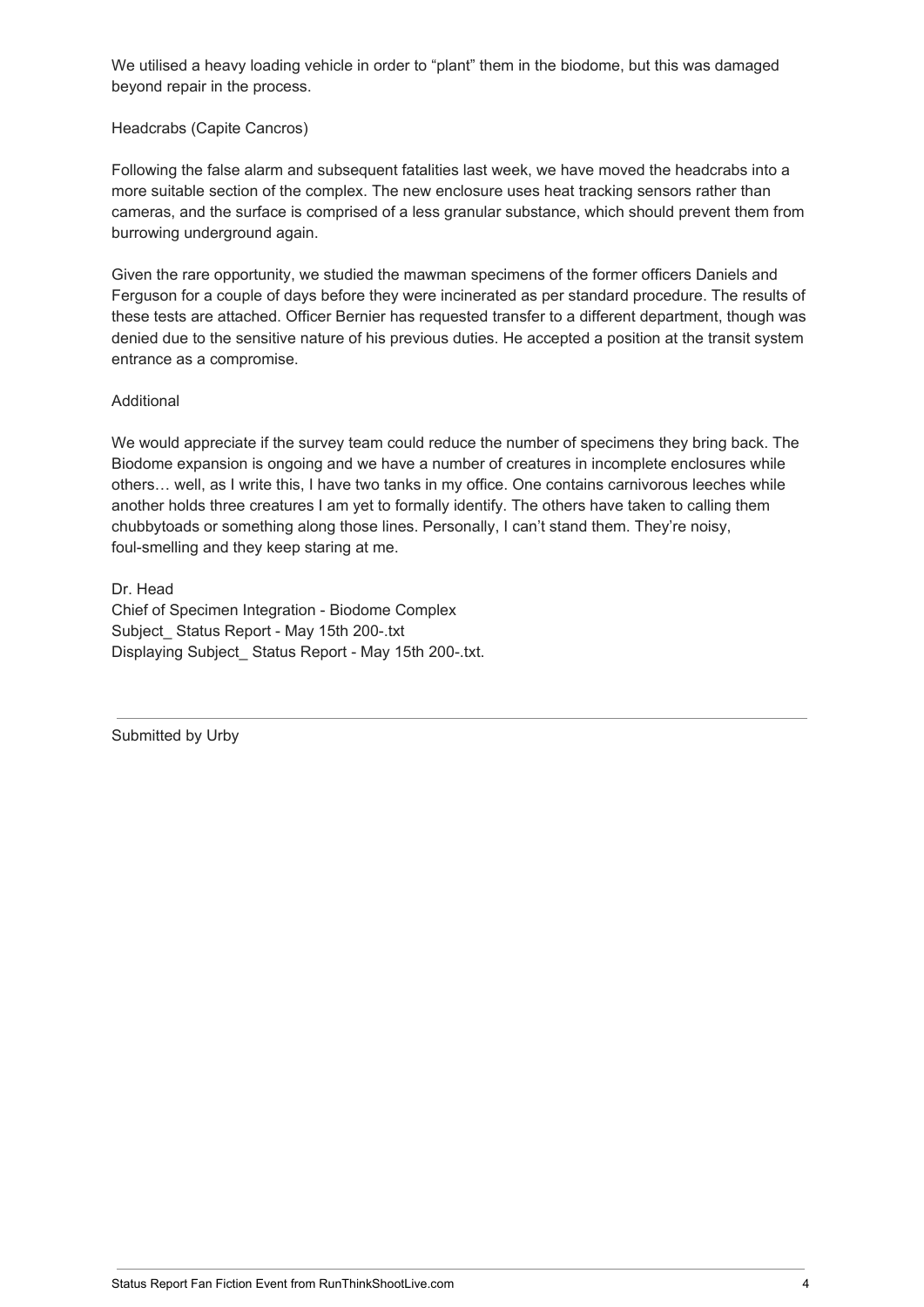### <span id="page-4-0"></span>Simon O'Connor - Hospitality & Catering Manager

May 16th, 2000 Simon O'Connor, Hospitality & Catering Manager - Black Mesa Research Facility

Dear Administrator,

As you might be aware, I have already submitted our department's weekly report yesterday, as required by our Facility Guidelines.

I am sorry to add a Special Status Report to your thick stack of documents to read, but we think an urgent update was necessary.

My colleagues have brought to my attention that there are some, among the Science Team members, that don't respect the social areas of the Facility, causing discomfort for their own peers, and extra work for my team.

I must say this is a limited occurrence, but it needs to be put under control nonetheless.

It seems like every newly appointed young hot-shot that pops in here, thinks the Facility is a playground and pranks should be tolerated because of the work they perform. Well, we think this is unacceptable behaviour! We had up to here to see these academics, who supposedly have 200+ IQ, behave like they are in kindergarten.

You know much better than me what we deal with here, but we've all seen the missiles and radioactive material at the very least from the safety of our train rides to our daily workplace.

Well, let me tell you that some members of the Science Team don't behave in a fashion that suits this workplace environment.

After our staff were called in different areas of the Anomalous Materials department today, I have inspected the CCTV tapes and I have proof (see attachments) that a new member of the Science Team had been messing around in the cafeteria and the toilets.

You can see from the attached video that this person, who I haven't been able to track their identity yet, sabotaged the microwave, destroying the meal of one of our most distinguished scientists.

He was also disturbing people relieving themselves in the toilets.

I have heard from different sources the same person apparently triggered the security alarm earlier, throwing everyone in panic for a few minutes. One of my staff slipped an injured herself trying to reach a safety exit while she was mopping a corridor. As this was not a drill I think she is intentioned to bring this claim to the next level.

Unfortunately, I can't access the CCTV of the area, but I'm sure you can easily verify. The timing of the events makes this very possible though.

I am deeply concerned about working in this environment with people that play practical jokes like these and handle such dangerous materials and delicate apparatus.

I can only imagine how useless they would be in case of a real emergency.

I look forward hearing from you. Kind regards, Simon O'C. Black Mesa Research Facility Hospitality & Catering Manager

Submitted by Flavio Mauri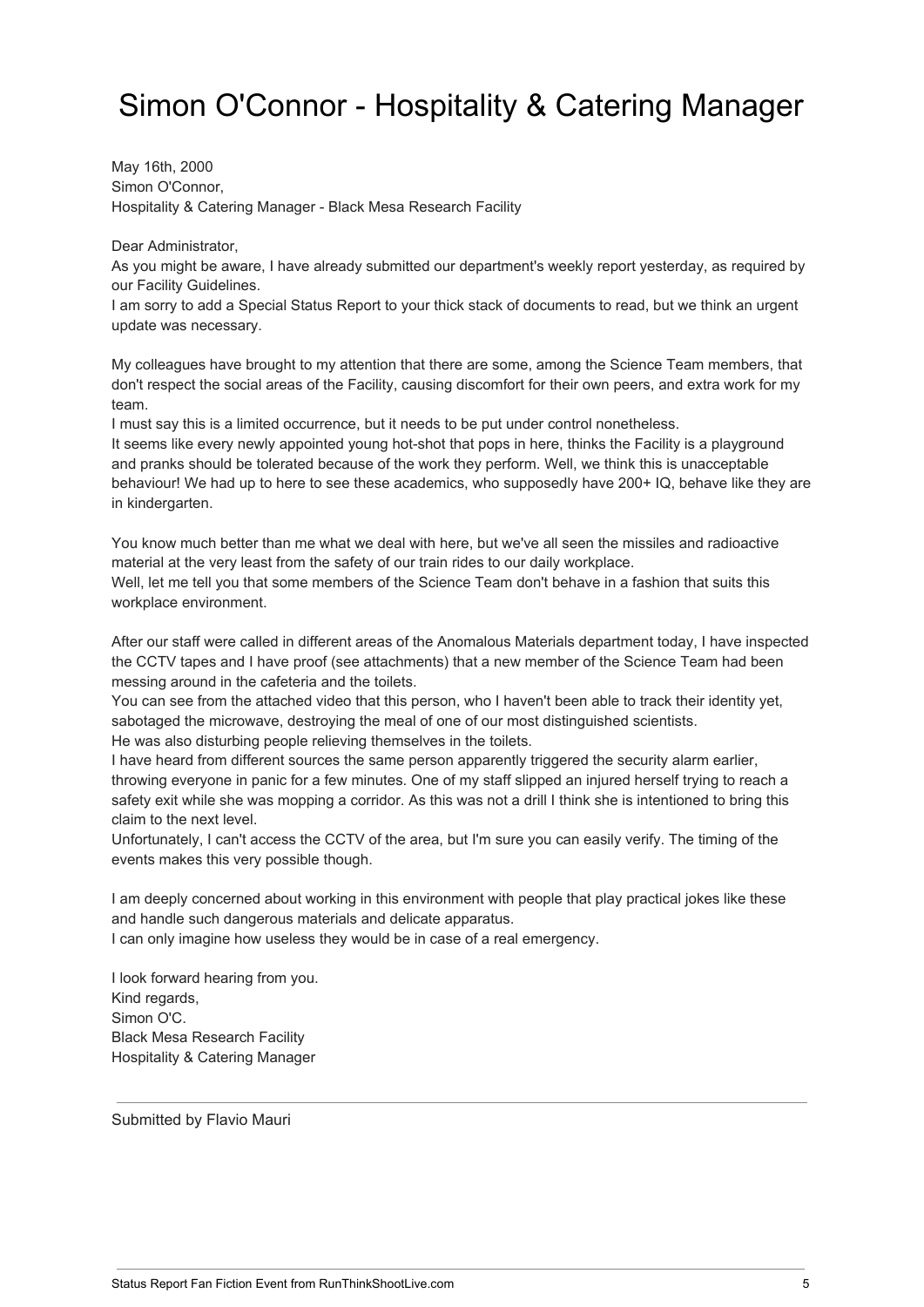## <span id="page-5-0"></span>Dr. Issac Kliener - Hazardous Environment Material Supervisor

This is the Administrative Status Report of Issac Kleiner. Today is May 16, 2000, today is the big day of the test of our new sample GG-3883 hopefully this test will give us leeway to newer and greater technology and advancements. Everything so far today seem to be running normally, went down today to meet the new security guard Barney Calhoun, he seems a little bit cocky with his attitude with working in such a as he calls it "Outdated" technology system complex but I am sure he will do well in his new duties as security guard.

The canteen in the office complex area is completely out of Pizza and Whatta Rutta soda thanks to the security guard who help with security on the Sector C area. All system is go on the test chamber in Sector C, with minor technicalities, one of the systems is malfunctioning but this is not a substantial or pivotal problem, I have a technical specialist repair this problem after the test.

The biological dome is currently reporting to me the paperwork on the strange creature we extracted from a planet called "XEN", seem to be a orange bull like creature, we currently have it contained in a secure area of the Biological level, it a mystery to me what they doing to that poor creature, most of the data on the sheet is either edited or blotted out for security reasons.

My request for uniform alteration of the triple pleated pants and tie has been declined again, as well as more leisure time for my fellow colleagues. Other notation I am reporting is I got back the reports on a Mr. Gordon Freeman's hazardous training course results as well as Barney Calhoun's gun range course; both of them came back passing except for disregard for jumping by Gordon Freeman during the training.

Gordon's time was fifteen minutes twenty seconds to go through the course and Barney Calhoun's gun range results was 20 target hits with an accuracy of 32%. I also like to notate that Anti-Mass spectrometer Overlord seminar hosted by Gina Cross was a great success; most of the employees attended has great outcome scores on the final exam, and the demonstration on the "How to prepare for a resident cascade seminar was successful as well, hopefully all this successful training will put us above those Aperture nerds on the safety protocol listings.

The eye scanner access is malfunctioning in Lab A3 which handles experimental procedures of suit battery enhancement and testing, I send a tech down to repair that right away after the experiment since we don't want non access personnel stealing the stationary and equipment in the room for their own personal use. I am closing this report with statement that the experiment will go on as plan with hopefully no problems even with the technical fault on our equipment Gordon Freeman should be arriving shortly from the tram to assist us with the experiment and again if everything goes as plan we will have much more advancements on this technology.

Dr. Issac Kliener M.I.T Hazardous Environment Material Supervisor

Submitted by Kevin Martinez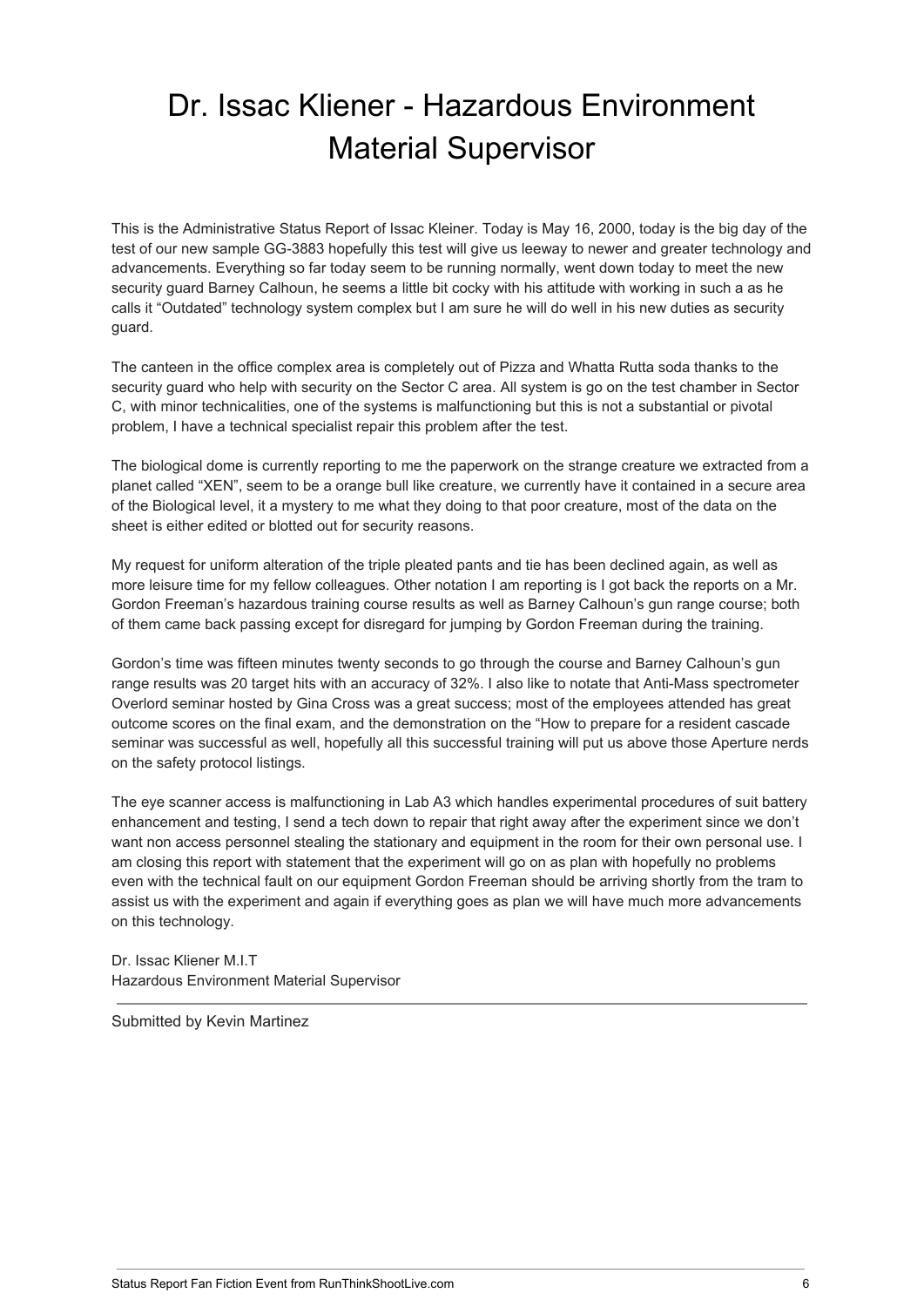### Dr Jacobs - Sector C Status Report

<span id="page-6-0"></span>We have been making substantial progress in understanding how the plants, crystals and inhabitants of Xen work.

1. We have collected, studied and (mostly) understood many of the fascinating plants and strange inhabitants so far found on Xen.(a sample of one of these amazing beasts have been sent down to Walter in Sector E for further research).

2. We have also found out about that the crystals found on Xen is made up of exotic matter which is absolutely essential for making far more advanced teleportation devices in the hopefully foreseeable future.

Sadly where there is progress there are bound to be disappointments and setbacks. 1.Out of all of the crystal samples we have found so far,none of them have given any substantial information from any of our tests.

2.It is also out of these seemingly pointless quests for samples we have also lost some of the members of our excavation crews during some of these missions (may god rest their poor souls).

I only hope that this most recent sample (sample GG-3883) will finally yield some results.

In conclusion, we are very close to fully understanding how everything in Xen works and also extremely close to a technological breakthrough with our teleportation devices.

Signed, Dr Jacobs now if only i could figure out who's eating all of the doughnuts…

Submitted by BFG2000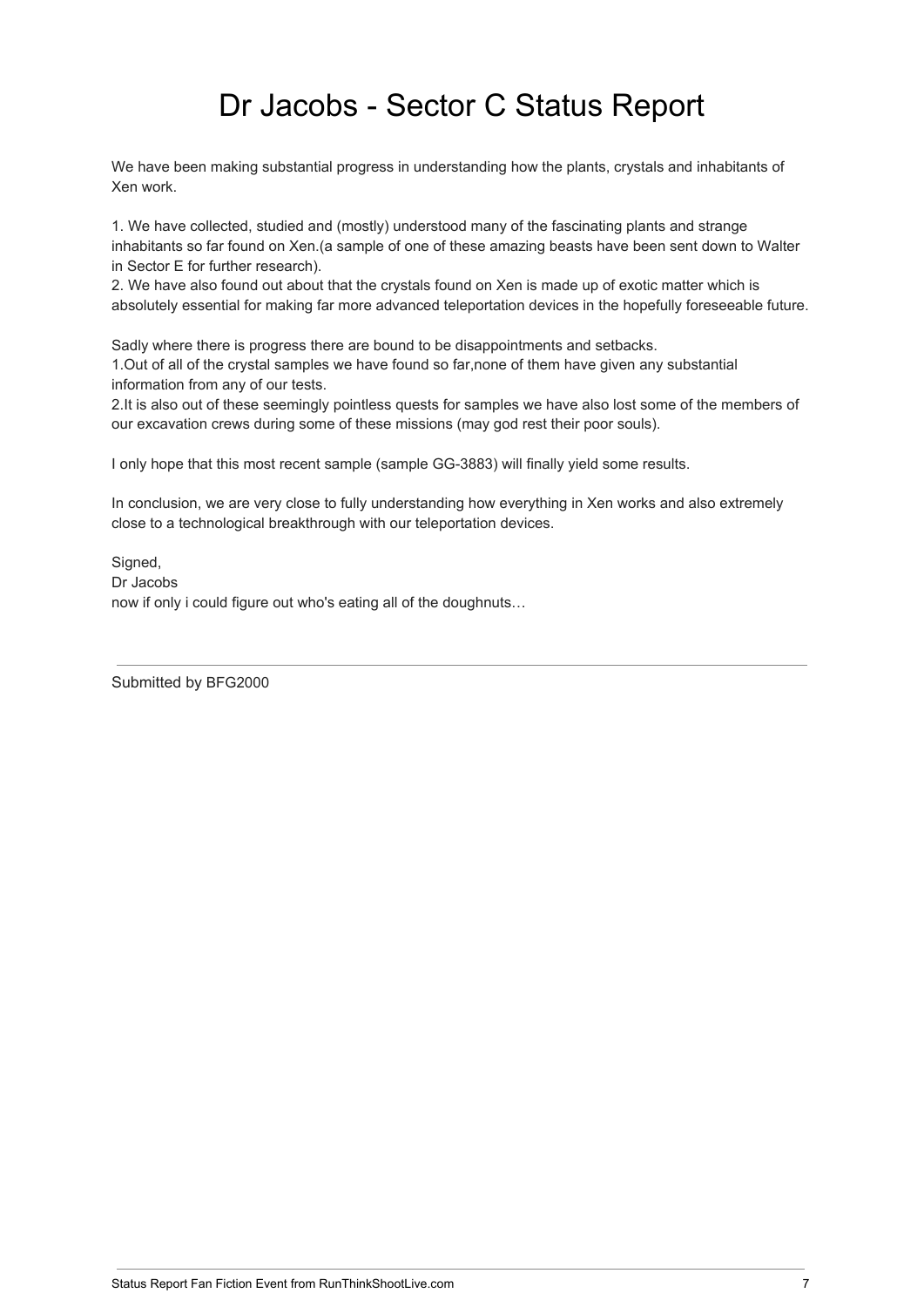### Patricia Holden - Psychotherapist

<span id="page-7-0"></span>9<sup>th</sup> May 20XX Patricia Holden, Human Resources Department - Black Mesa Research Facility

Sir,

As you know, I have a number of "patients" under my care and with the forthcoming research and testing schedule you insist upon enforcing, I find that their visits have increased.

I have spent quite a few hours with Dr. Gordon Freeman, a research associate, who seems to be under an inordinate amount of pressure.

If you have ever had the pleasure of meeting him, you will know that he is not exactly verbose at the best of times but lately he is shrinking deeper and deeper into his shell.

All I can get out of him lately is something about the Ides of March. I have no idea if this alludes to settling some debts or simply a personal reference that has little or no consequence. Of course, the Ides of March has passed without incident but that does not mean he has forgotten it.

He has spoken of feeling that his talents, training and experience are wasted in his current position and work schedule, and has also mentioned being teased by security staff and possibly other scientists.

This I believe has pushed him to his limits.

From what access I have, I see he is scheduled to be involved in an important procedure with the next few days and I advise against his involvement. We don't know what he is capable of.

Therefore, I respectfully request, within the limits of my authority that he be relieved of duty with immediate effect, for the foreseeable future at least.

Patricia Holden.

Submitted by Phillip Marlowe AKA PlanetPhillip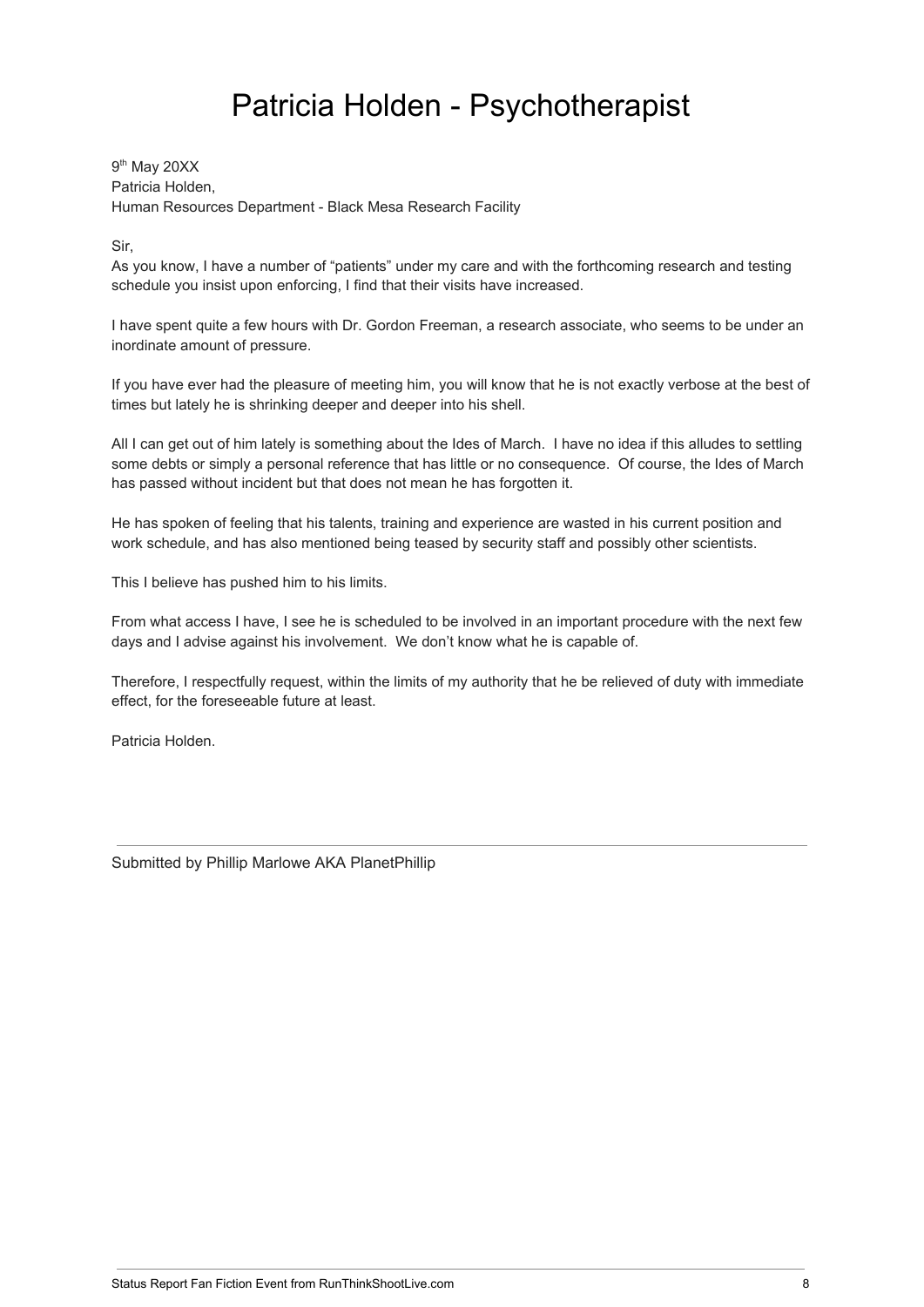### <span id="page-8-0"></span>Ken Kurtulik - Director, Advanced Biological Research Labs

#### Subject: ABR Labs Stand Ready

#### Hi Paul,

I've restructured the Advanced Biological Research Lab to accommodate the latest wave of new hires. We'll be ready to carry our weight when the rate of specimen intake increases. People feel good about their job security in this period of rapid growth, but morale is deteriorating while top talent stagnates waiting for work. The situation is under control for now, but the sooner we have new specimens to analyze the better.

On the topic of specimens, we really need to know more about the environment these creatures are coming from. The creatures are highly exotic, and a greater perspective would allow us to speculate more accurately on the origins of their dangerous traits. At present, we're years away from reengineering the creatures or synthesizing their biles. I understand that the government contracts stipulate departments must remain separate, but continuing to work as we are now is akin to tying an arm behind our backs. We're prepared to transform the larger labs into foreign environment simulators. We just need the specifications. With your permission, I'd like to setup a 30-minute conference to discuss this in the coming week.

The labs have successfully developed and installed the new fail-safe devices we talked about last quarter. Our observation strongholds are hardy and our current-good-specimen-practices (cGSP) are stringent, but the staff was adamant that an active safety system would prevent further "coupling" incidents. Mr. Peters made a fully recovery, by the way, and I personally conducted a full review of our cGSP practices with him. I've addressed the outrage that followed about lab-safe dress code by directing employees to wear clip-on ties moving forward.

If you need clarification on any of these points, I'm a phone call away.

Best regards, Ken Kurtulik Director, Advanced Biological Research Labs

Submitted by Ken Kurtulik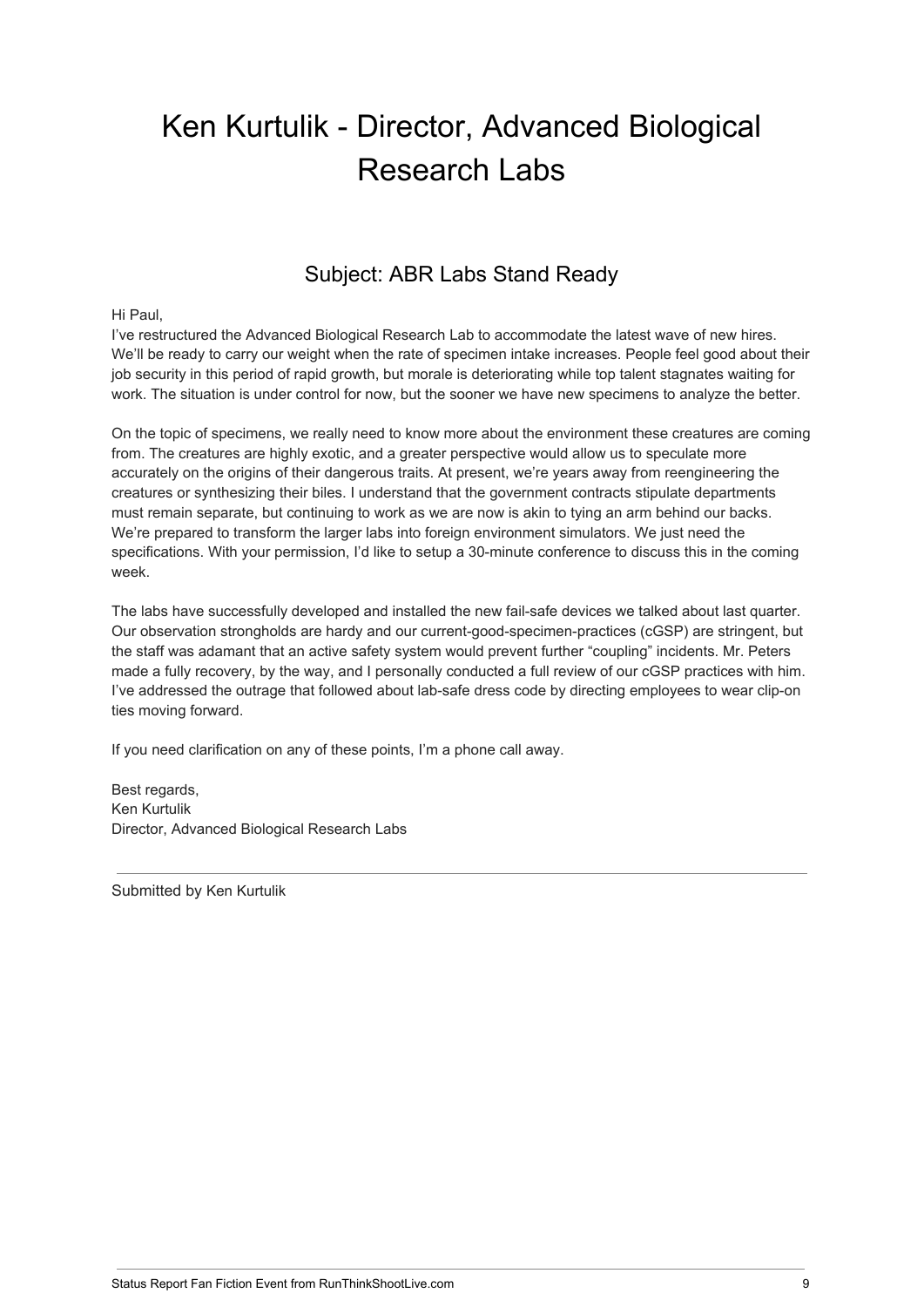## <span id="page-9-0"></span>Dr. Walter Posnell - Head of the Department for Occupational Safety and Standards

Black Mesa Research Facility Black Mesa, New Mexico Sector D, Occupational Safety and Standards

29 January, 20XX

Dr. Wallace Breen Black Mesa Research Facility Black Mesa, New Mexico Sector D, General Administration

Dr. Breen,

I am pleased to report that the occupational safety report you had ordered in November is reaching its final stages. However, I found it necessary to respond to your previous memorandum regarding the delays faced by the investigation ahead of the final report. Though originally ordered to investigate the causes, effects, and solutions to the liquefied toxic waste problem faced in several parts of sectors B, C, and D, OSS has uncovered hundreds of safety hazards and issues within the BMRF.

Many sectors of the facility have not been updated to comply with the Americans with Disabilities Act. There are a notable lack of ramps and wheelchair lifts in vital sectors of the facility, especially around emergency exits. Conversely, there were several locations encountered, most notably the path to the Sector C Anti Mass Spectrometer chamber, which had only an elevator to access vital sectors of the facility.

During the investigation, a Dr. Freeman was trapped inside this corkscrew elevator for several hours, delaying the high energy test he was scheduled to perform by a day. While in the end this had no ill effect on the test results, it represents a worrying trend in the design of newer sections of the facility. Maintenance workers were particularly vocal on the conditions they faced in the facility. Handrails have been seemingly placed at the contractors' discretion, with no pattern to where they are and aren't.

The aforementioned liquified toxic waste was particularly present in locations without handrails. The state of the art Lambda Complex was surprisingly one of the most dangerous places for workers, with one demonstrating to our investigators the astounding process required to open a section of the Lambda Core for maintenance: He had to jump between several rotating and elevating platforms, and press three separate buttons. At multiple points, fixed obstructions could have crushed or hit him.

At the very least, maintenance workers should be compensated for their difficulties here. The most alarming issue, at least to me, was the frequency at which equipment failed, and their propensity to explode when they do. I hope all of these concerns will be met in due time, Administrator.

Dr. Walter Posnell Head of the Department for Occupational Safety and Standards.

Submitted by MatttheCzar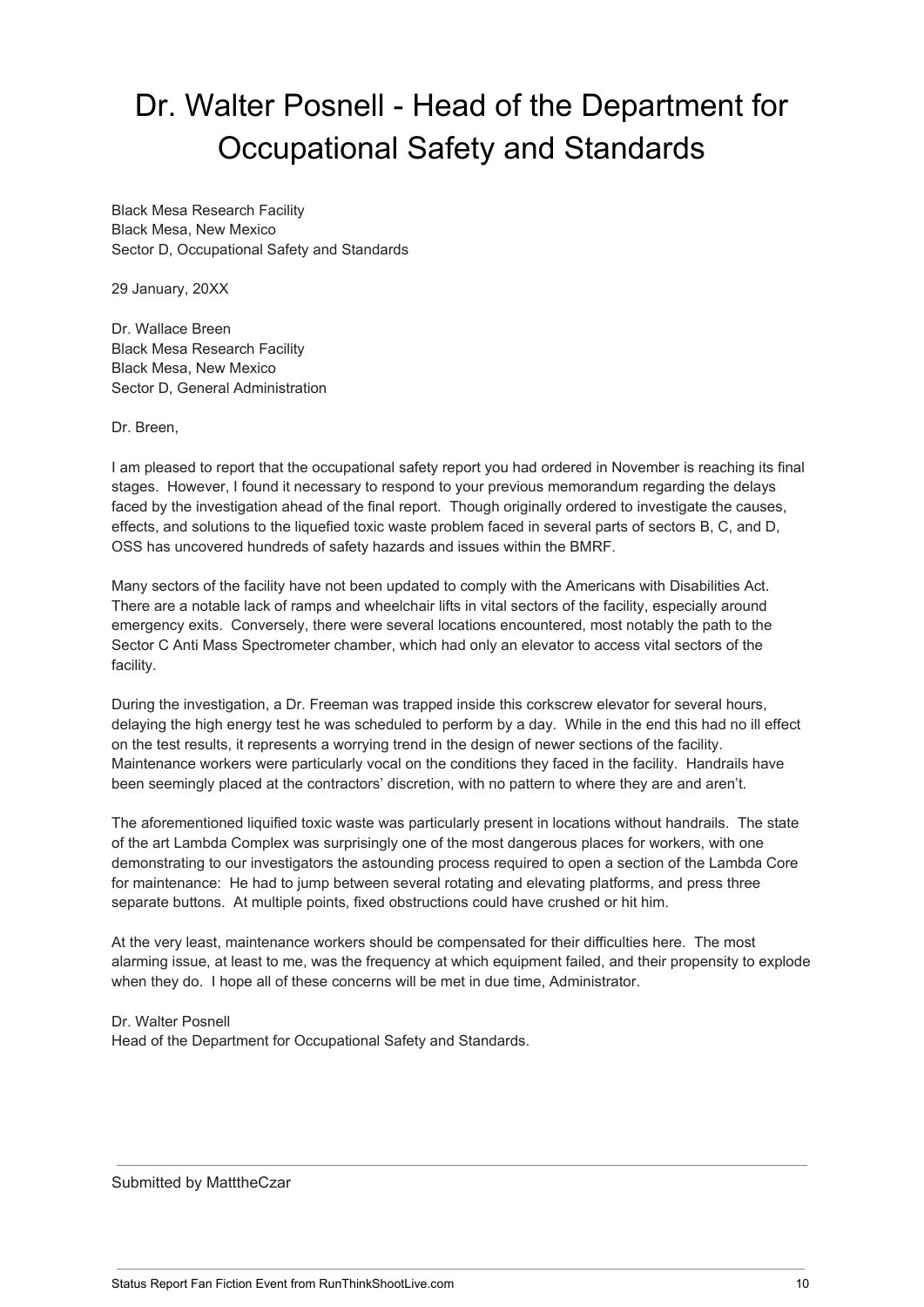#### <span id="page-10-0"></span>Dr. A. Johansson - Sector C Test Labs

|=============================================| | Report nr. 1875 - 20 Jan 2003 - 31 Jan 2003 | |=============================================|

From: Dr. A. Johansson, Sector C Test Labs To: Black Mesa Research Facility Administration

-----------------------------------------------------------------------

CONFIDENTIAL: the information contained in this document is strictly confidential and for the information of the intended recipient only. If the reader is NOT the intended recipient of this document, he/she is strongly advised to stop reading now; failing to do so is a violation of federal law 53 U.S.C. § 203(d)(3)(A)(ii) and N.M. Stat. § 30-45-1 to 30-45-7.

-----------------------------------------------------------------------

Dear Administrator,

during the last two weeks the team continued studying the interaction of a steady concentrated mesonic flow with a magnetic field.

We estimated the stability of the process by re-running the simulation with different parameters. Unfortunately, these tests were repeatedly interrupted by power failures we eventually found out being caused by some experiments conducted by the Anomalous Materials personnel. I spoke personally with Dr. W. Bennet, asking him to at least warn the other teams of Sector C in good time when those experiments are scheduled (at least an hour in advance). His answer was that (verbatim quote) "informing [us] in advance whenever [they] use the Anti-Mass Spectrometer would be impractical because such experiments are often unexpectedly delayed or cancelled".

I realise these problems are also consequence of the questionable design of our power network; nevertheless one team's irresponsibility must not hinder the other teams' progress, and the only viable alternative is to install Uninterruptible Power Supplies to protect our servers from power surges. EACH ONE of those surges can damage our data banks, for a potential loss of several billion dollars' worth of scientific research – recently, a power shortage actually corrupted our database; thanks to Dr. P. Marlowe's experience with our DBMS, we were able to get the majority of the data back.

Getting back on topic, we managed to successfully run some simulations, which all resulted in the same "ripple" effect in the field (a hint at a possible source of bosons), so we deemed the project ready for experimental testing. Thanks to a fruitful collaboration with one of our engineering teams, we were able to port our existing Mesonic Microscope technology to a more compact version, capable of producing a concentrated and steady linear flow.

We positioned the device in a small test chamber, with safety shields on each end, and bosonic screens and Hall sensors distributed across the chamber. Contrary to expectations, when we enabled the mesonic flow, the device triggered a sudden burst of hyperboloid-shaped yellow light, that hit both shields (see recording AI7937). The beam induced an intense heat, that melted part of the shields.